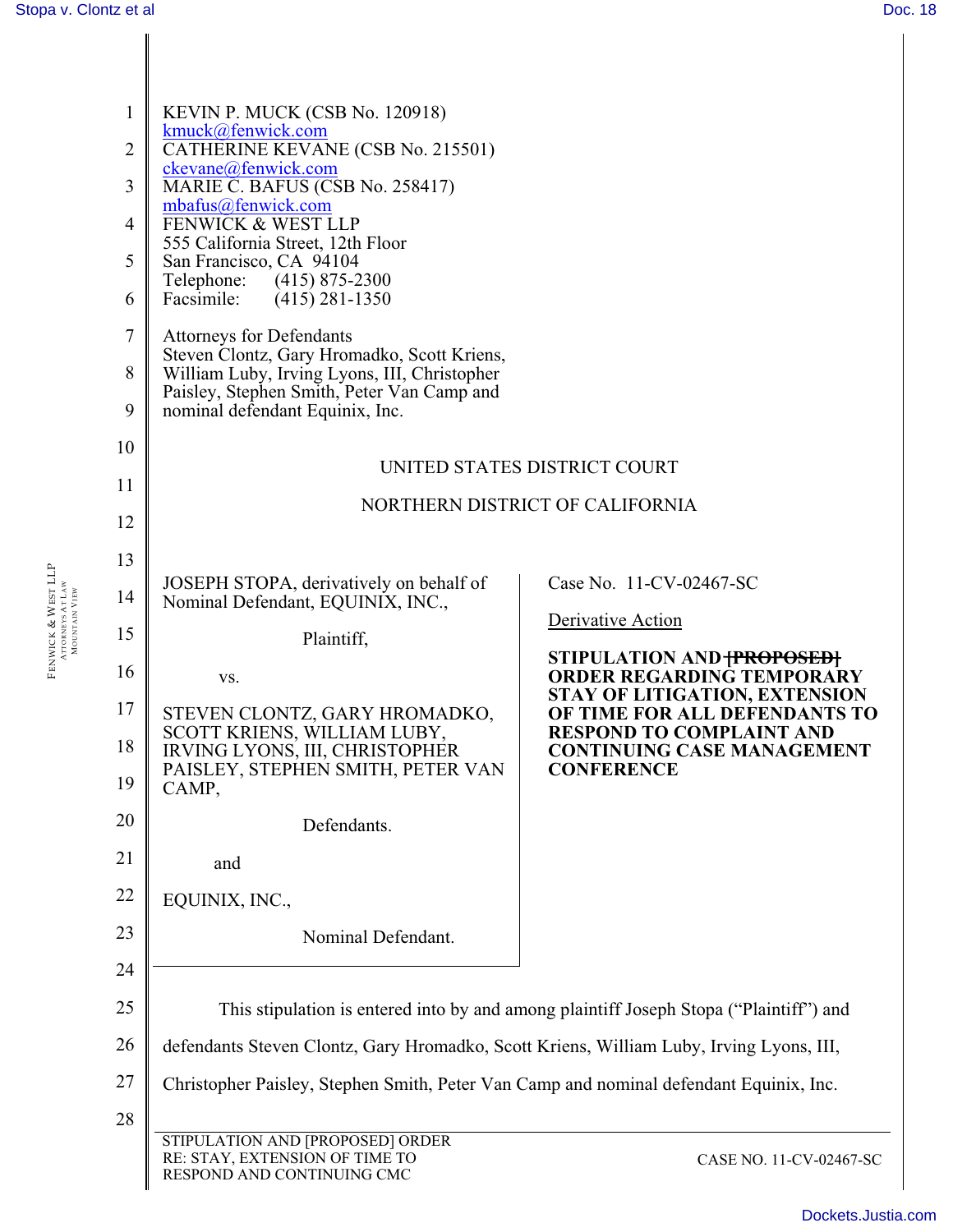| $\mathbf{1}$             | (collectively, "Defendants"), by and through their respective attorneys of record;                                                            |  |  |  |
|--------------------------|-----------------------------------------------------------------------------------------------------------------------------------------------|--|--|--|
| $\sqrt{2}$               | WHEREAS, presently pending before this Court is Plaintiff's putative shareholder                                                              |  |  |  |
| $\overline{\mathbf{3}}$  | derivative action against certain officers and directors of Equinix, Inc. ("Equinix" or the                                                   |  |  |  |
| $\overline{\mathcal{A}}$ | "Company") and against nominal defendant Equinix;                                                                                             |  |  |  |
| 5                        | WHEREAS, Defendants have through and including July 26, 2011 to move, plead or                                                                |  |  |  |
| 6                        | otherwise respond to Plaintiffs' current complaint ("Current Complaint");                                                                     |  |  |  |
| $\overline{7}$           | WHEREAS, a related putative shareholder class action complaint, entitled Cement                                                               |  |  |  |
| $8\,$                    | Masons & Plasterers Joint Pension Trust v. Equinix, Inc., et al., Case No. 11-CV-01016-SC                                                     |  |  |  |
| $\boldsymbol{9}$         | (N.D. Cal.), was filed in this Court on March 4, 2011 against Equinix and certain officers and                                                |  |  |  |
| 10                       | directors under the Private Securities Litigation Reform Act ("PSLRA");                                                                       |  |  |  |
| 11                       | WHEREAS, pursuant to the PSLRA, motions for Lead Plaintiff and Lead Counsel have                                                              |  |  |  |
| 12                       | been filed in the Cement Masons case;                                                                                                         |  |  |  |
| 13                       | WHEREAS, pursuant to an order of this Court in <i>Cement Masons</i> , a consolidated and/or                                                   |  |  |  |
| 14                       | amended complaint will be filed following appointment of Lead Plaintiff and Lead Counsel, and                                                 |  |  |  |
| 15                       | all other proceedings in <i>Cement Masons</i> are stayed in the interim;                                                                      |  |  |  |
| 16                       | WHEREAS, in an effort to assure consistent rulings and decisions, promote coordination                                                        |  |  |  |
| 17                       | between the related federal shareholder class action and this putative shareholder derivative                                                 |  |  |  |
| 18                       | action, avoid needless motion practice, avoid unnecessary duplication of effort, and conserve the                                             |  |  |  |
| 19                       | Court's and parties' resources, the parties have agreed to temporarily stay the above-captioned                                               |  |  |  |
| 20                       | action until a consolidated and/or amended complaint is filed in Cement Masons;                                                               |  |  |  |
| 21                       | WHEREAS, a case management conference is currently set for September 9, 2011;                                                                 |  |  |  |
| 22                       | WHEREAS, in light of the foregoing, the parties believe that a case management                                                                |  |  |  |
| 23                       | conference at this point would serve no purpose and would result in the needless expenditure of                                               |  |  |  |
| 24                       | private and judicial resources, and that the initial case management conference in this action                                                |  |  |  |
| 25                       | should be continued and have conferred with the Court and have been informed that November                                                    |  |  |  |
| 26                       | 18, 2011, at 10:00 a.m. is a convenient date for the case management conference;                                                              |  |  |  |
| 27                       | $\frac{1}{1}$                                                                                                                                 |  |  |  |
| 28                       |                                                                                                                                               |  |  |  |
|                          | STIPULATION AND [PROPOSED] ORDER<br>$\overline{2}$<br>RE: STAY, EXTENSION OF TIME TO<br>CASE NO. 11-CV-02467-SC<br>RESPOND AND CONTINUING CMC |  |  |  |

FENWICK & WEST LLP<br>Attorneys At Law<br>Mountain View Fenwick & West LLP<br>attorneys at Law MOUNTAIN VIEW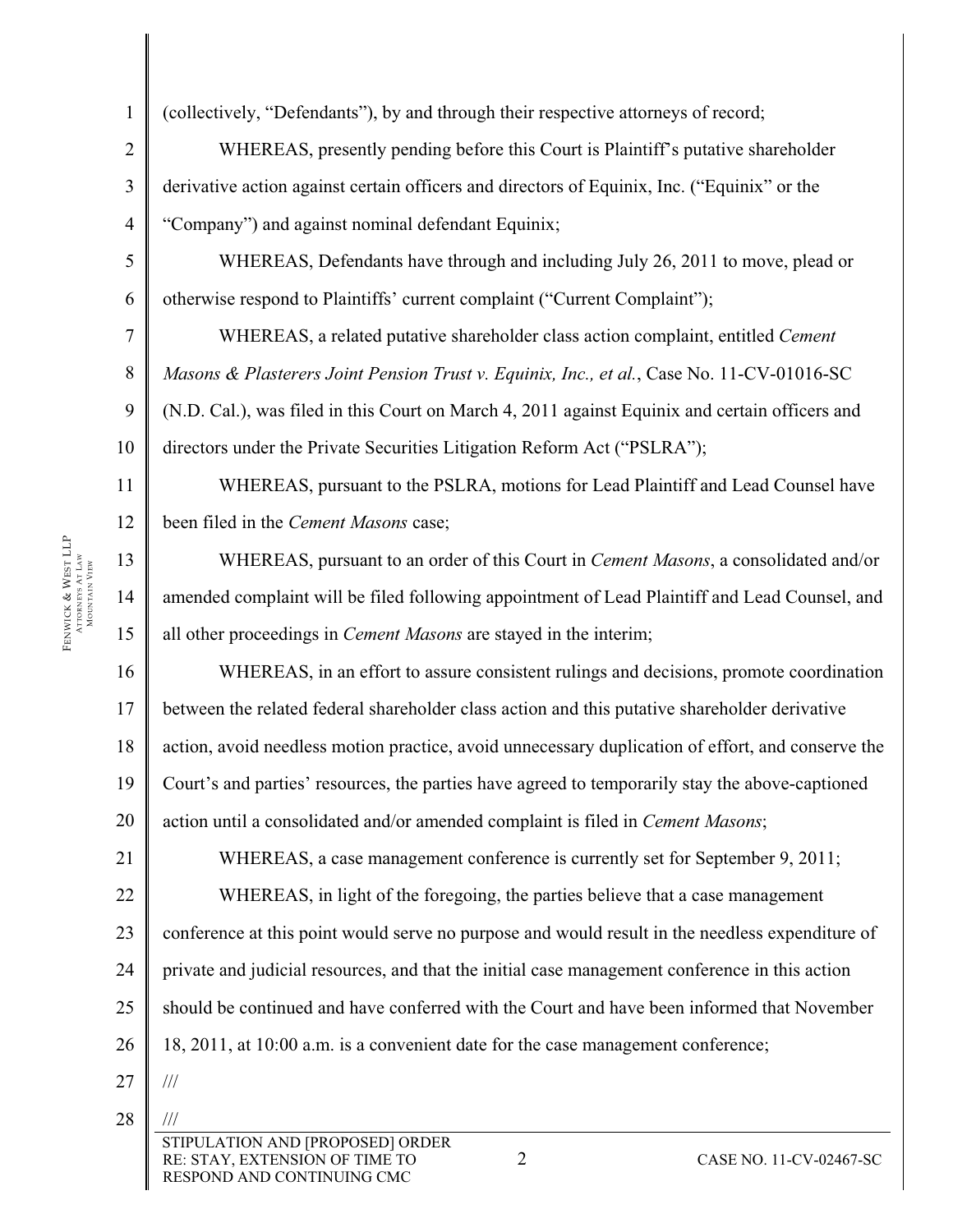IT IS ACCORDINGLY STIPULATED, by and between the undersigned counsel for the Parties, that:

3 4 5 6 7 8 9 1. The parties agree to temporarily stay the above-captioned action until a consolidated and/or amended complaint is filed in *Cement Masons*. The Parties currently anticipate that the consolidated and/or amended complaint in the *Cement Masons* case will be filed forty-five (45) days after the date on which this Court appoints a lead plaintiff in the *Cement Masons* case. On June 22, 2011, the clerk of this Court issued a notice in the *Cement Masons*  case informing the parties that the motion to appoint lead plaintiff and lead counsel is submitted for a decision on the pleadings and that no oral argument will be held on that motion.

10 11 2. Defendants shall have no obligation to respond to the Current Complaint at this time.

3. Plaintiff shall have until thirty (30) days after the date for the filing of a consolidated and/or amended complaint in *Cement Masons* to file an amended complaint ("Amended Complaint") or to designate his current complaint as the operative complaint ("Operative Complaint").

16 17 18 4. Defendants shall have thirty (30) days after an Amended Complaint is filed or an Operative Complaint is designated to move, plead or otherwise respond to the Amended or Operative Complaint.

19 20 5. The case management conference presently scheduled for September 9, 2011 is continued to November 18, 2011, at 10:00 a.m.

21 ///

22

Fenwick & West LLP<br>attorneys at Law MOUNTAIN VIEW

Fenwick & West LLP<br>Attorneys At Law<br>Mountain View

12

13

14

15

1

 $\overline{2}$ 

23 ///

///

- 24 ///
- 25 ///
- 26 /// ///
- 27 28 STIPULATION AND [PROPOSED] ORDER RE: STAY, EXTENSION OF TIME TO RESPOND AND CONTINUING CMC ///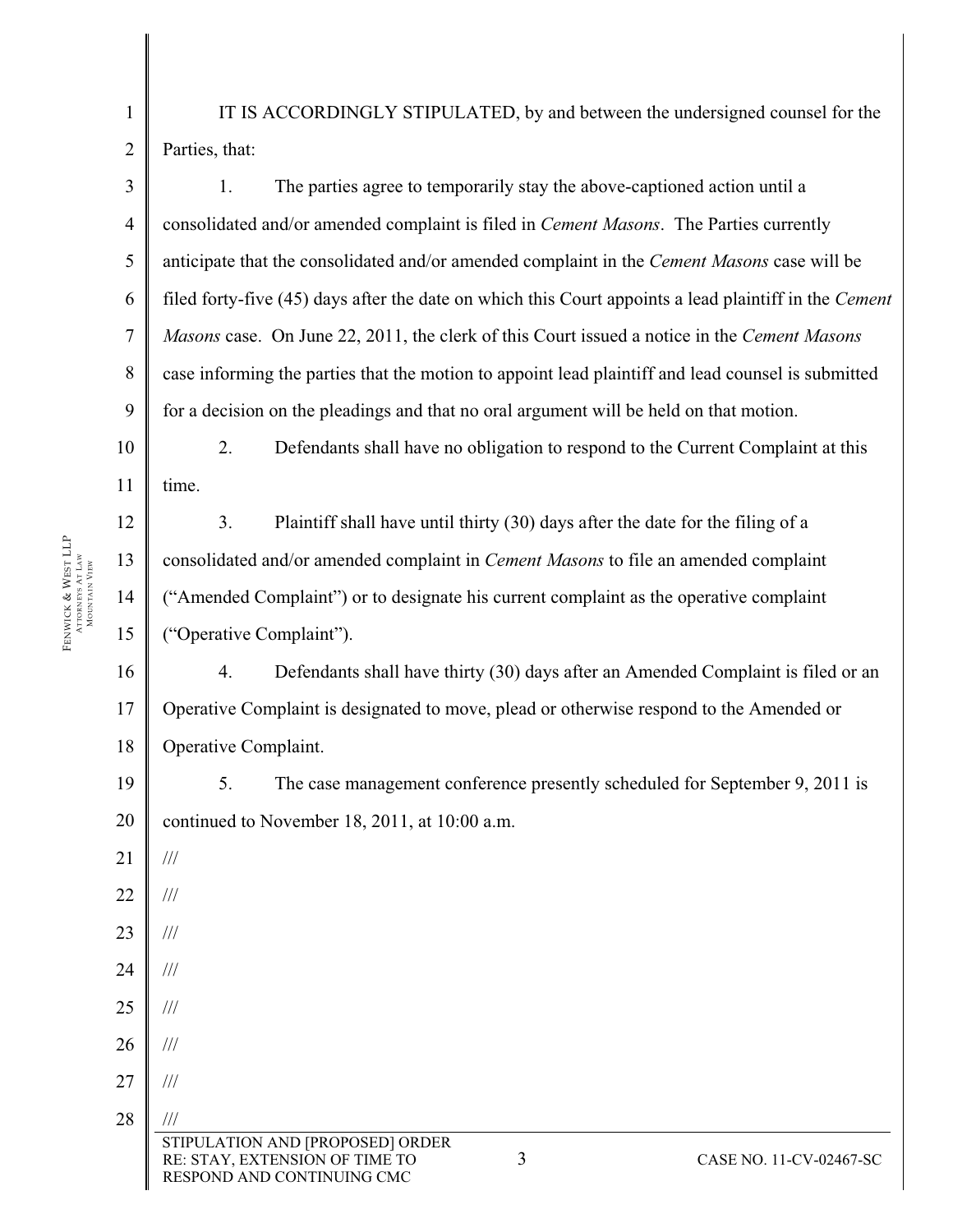|                    | $\mathbf 1$    | Dated: July $\overline{f}$ , 2011<br>FENWICK & WEST LLP                                                                                                                                          |
|--------------------|----------------|--------------------------------------------------------------------------------------------------------------------------------------------------------------------------------------------------|
|                    | $\overline{2}$ | By:                                                                                                                                                                                              |
|                    | 3              | Catherine Kevane                                                                                                                                                                                 |
|                    | $\overline{4}$ | FENWICK & WEST, LLP                                                                                                                                                                              |
|                    | 5<br>6         | Attorneys for Defendants Steven Clontz, Gary<br>Hromadko, Scott Kriens, William Luby, Irving<br>Lyons, III, Christopher Paisley, Stephen Smith,<br>Peter Van Kamp and nominal defendant Equinix, |
|                    | $\overline{7}$ | Inc.                                                                                                                                                                                             |
|                    | 8              |                                                                                                                                                                                                  |
|                    | 9              | Dated: July $\cancel{1}$ , 2011<br>GREEN WELLING, P.C.                                                                                                                                           |
|                    | 10             | <b>By</b><br>obert S. Green                                                                                                                                                                      |
|                    | 11             | GREEN WELLING, P.C.                                                                                                                                                                              |
|                    | 12             | FEDERMAN & SHERWOOD                                                                                                                                                                              |
|                    | 13             | Attorneys for Plaintiff                                                                                                                                                                          |
| FENWICK & WEST LLP | 14             | Joseph Stopa                                                                                                                                                                                     |
|                    | 15             | Pursuant to General Order No. 45 Section X(B), all of the signatories concur in the filing                                                                                                       |
|                    | 16             | of this stipulation.                                                                                                                                                                             |
|                    | 17             |                                                                                                                                                                                                  |
|                    | 18             |                                                                                                                                                                                                  |
|                    | 19             |                                                                                                                                                                                                  |
|                    | 20             |                                                                                                                                                                                                  |
|                    | 21             |                                                                                                                                                                                                  |
|                    | 22             |                                                                                                                                                                                                  |
|                    | 23             |                                                                                                                                                                                                  |
|                    | 24             |                                                                                                                                                                                                  |
|                    | 25             |                                                                                                                                                                                                  |
|                    | 26             |                                                                                                                                                                                                  |
|                    | 27             |                                                                                                                                                                                                  |
|                    | 28             |                                                                                                                                                                                                  |
|                    |                | STIPULATION AND [PROPOSED] ORDER<br>$\overline{4}$<br>RE: STAY, EXTENSION OF TIME TO<br>CASE NO. 11-CV-02467-SC<br>RESPOND AND CONTINUING CMC                                                    |

 $\ddot{\phantom{0}}$